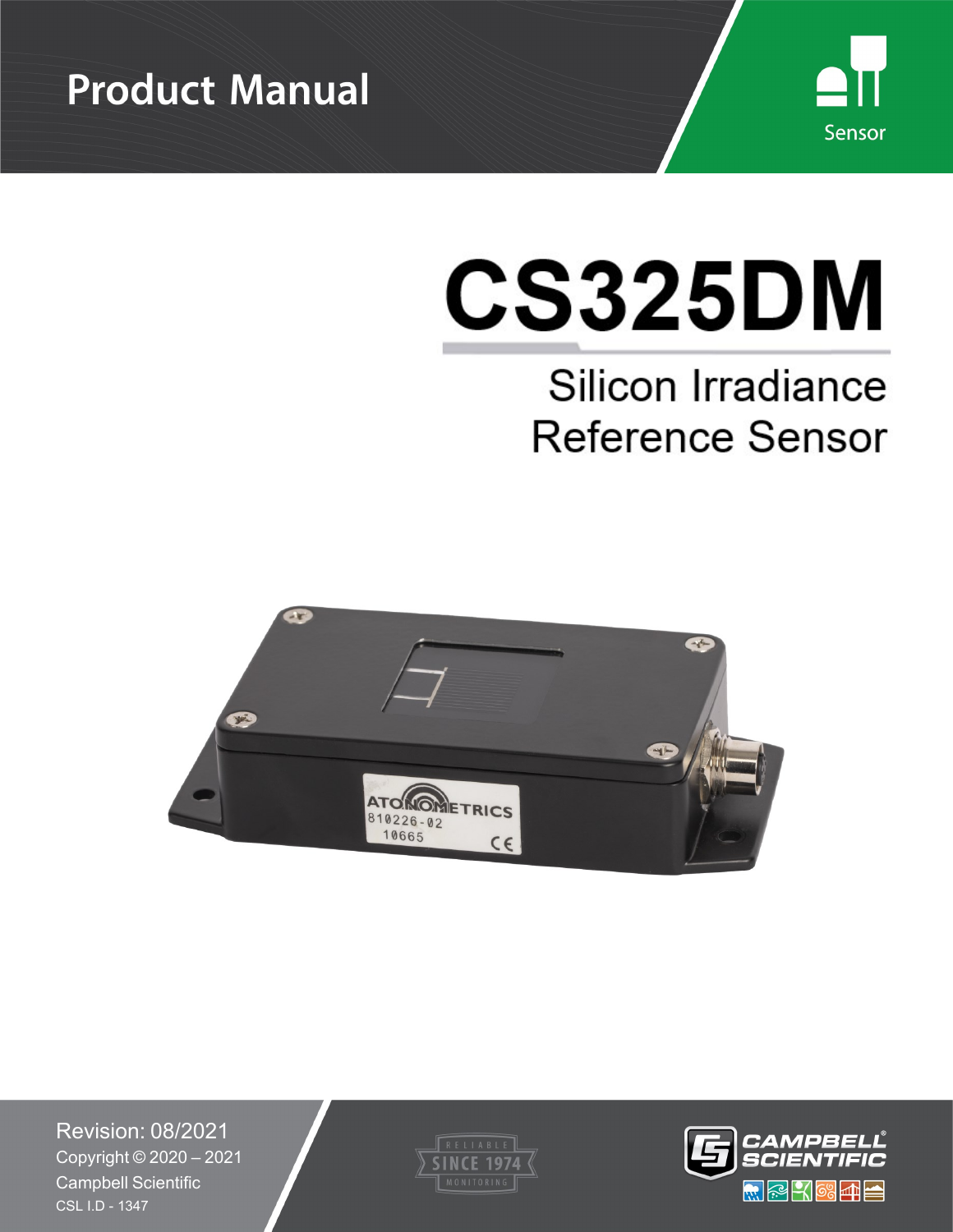This equipment is guaranteed against defects in materials and workmanship. We will repair or replace products which prove to be defective during the guarantee period as detailed on your invoice, provided they are returned to us prepaid. The guarantee will not apply to:

- Equipment which has been modified or altered in any way without the written permission of Campbell Scientific
- **Batteries**
- Any product which has been subjected to misuse, neglect, acts of God or damage in transit.

Campbell Scientific will return guaranteed equipment by surface carrier prepaid. Campbell Scientific will not reimburse the claimant for costs incurred in removing and/or reinstalling equipment. This guarantee and the Company's obligation thereunder is in lieu of all other guarantees, expressed or implied, including those of suitability and fitness for a particular purpose. Campbell Scientific is not liable for consequential damage.

Please inform us before returning equipment and obtain a Repair Reference Number whether the repair is under guarantee or not. Please state the faults as clearly as possible, and if the product is out of the guarantee period it should be accompanied by a purchase order. Quotations for repairs can be given on request. It is the policy of Campbell Scientific to protect the health of its employees and provide a safe working environment, in support of this policy a "Declaration of Hazardous Material and Decontamination" form will be issued for completion.

When returning equipment, the Repair Reference Number must be clearly marked on the outside of the package. Complete the "Declaration of Hazardous Material and Decontamination" form and ensure a completed copy is returned with your goods. Please note your Repair may not be processed if you do not include a copy of this form and Campbell Scientific Ltd reserves the right to return goods at the customers' expense.

Note that goods sent air freight are subject to Customs clearance fees which Campbell Scientific will charge to customers. In many cases, these charges are greater than the cost of the repair.



Campbell Scientific Ltd, 80 Hathern Road, Shepshed, Loughborough, LE12 9GX, UK Tel: +44 (0) 1509 601141 Fax: +44 (0) 1509 270924 *Email: support@campbellsci.co.uk www.campbellsci.co.uk*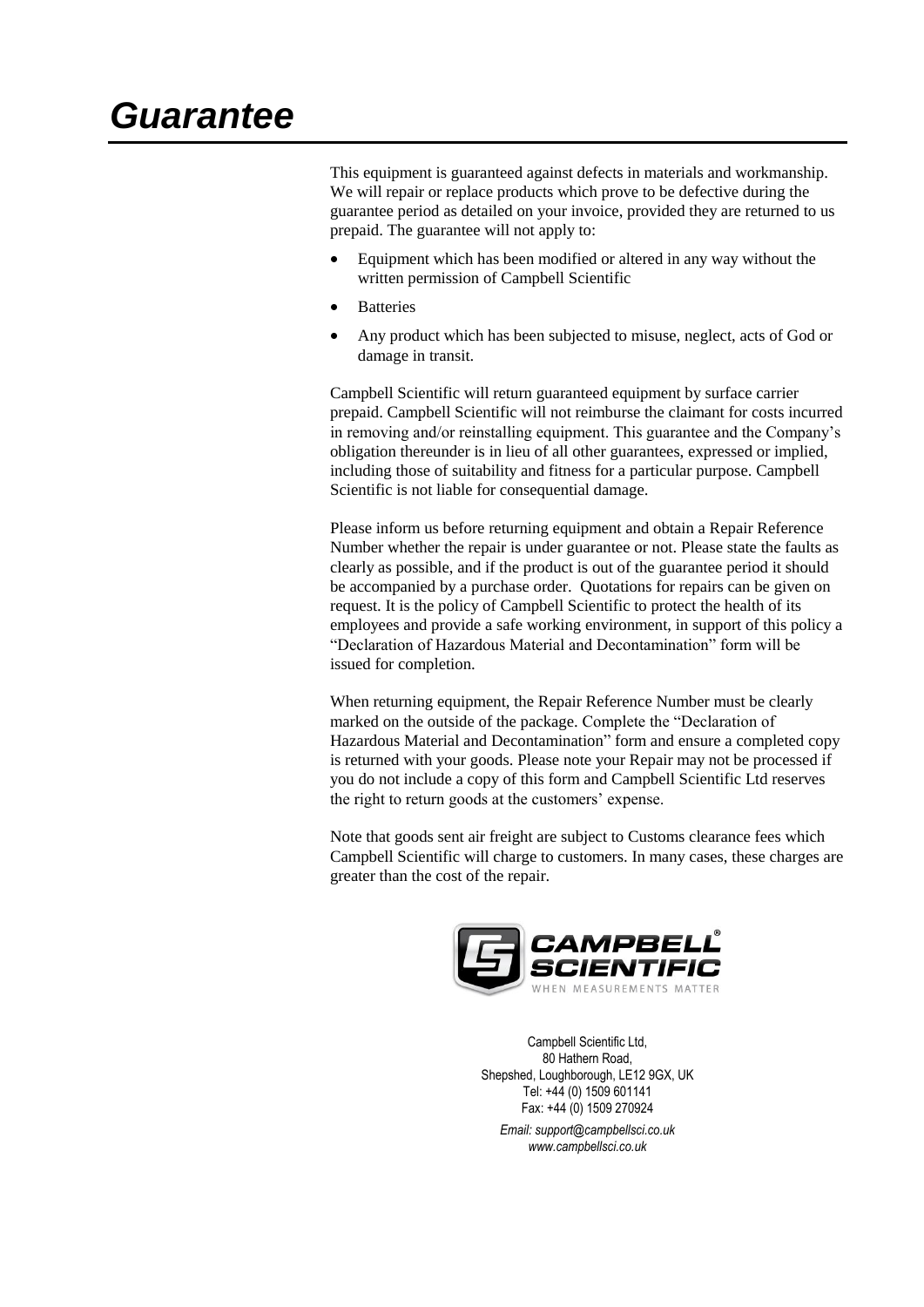Please note that this manual was originally produced by Campbell Scientific Inc. primarily for the North American market. Some spellings, weights and measures may reflect this origin.

Some useful conversion factors:

|         | <b>Area:</b> 1 in <sup>2</sup> (square inch) = 645 mm <sup>2</sup>         | Mass:            | 1 oz. (ounce) = $28.35$ g<br>1 lb (pound weight) = $0.454$ kg                          |
|---------|----------------------------------------------------------------------------|------------------|----------------------------------------------------------------------------------------|
| Length: | 1 in. (inch) = $25.4$ mm<br>1 ft (foot) = $304.8$ mm<br>1 yard = $0.914$ m | <b>Pressure:</b> | 1 psi $(lb/in^2) = 68.95$ mb                                                           |
|         | 1 mile = $1.609$ km                                                        | Volume:          | 1 UK pint = $568.3$ ml<br>1 UK gallon = $4.546$ litres<br>1 US gallon = $3.785$ litres |

In addition, while most of the information in the manual is correct for all countries, certain information is specific to the North American market and so may not be applicable to European users.

Differences include the U.S standard external power supply details where some information (for example the AC transformer input voltage) will not be applicable for British/European use. *Please note, however, that when a power supply adapter is ordered it will be suitable for use in your country.* 

Reference to some radio transmitters, digital cell phones and aerials may also not be applicable according to your locality.

Some brackets, shields and enclosure options, including wiring, are not sold as standard items in the European market; in some cases alternatives are offered. Details of the alternatives will be covered in separate manuals.

Part numbers prefixed with a "#" symbol are special order parts for use with non-EU variants or for special installations. Please quote the full part number with the # when ordering.

### **Recycling information**



At the end of this product's life it should not be put in commercial or domestic refuse but sent for recycling. Any batteries contained within the product or used during the products life should be removed from the product and also be sent to an appropriate recycling facility.

Campbell Scientific Ltd can advise on the recycling of the equipment and in some cases arrange collection and the correct disposal of it, although charges may apply for some items or territories.

For further advice or support, please contact Campbell Scientific Ltd, or your local agent.



Campbell Scientific Ltd, 80 Hathern Road, Shepshed, Loughborough, LE12 9GX, UK Tel: +44 (0) 1509 601141 Fax: +44 (0) 1509 270924 *Email: support@campbellsci.co.uk www.campbellsci.co.uk*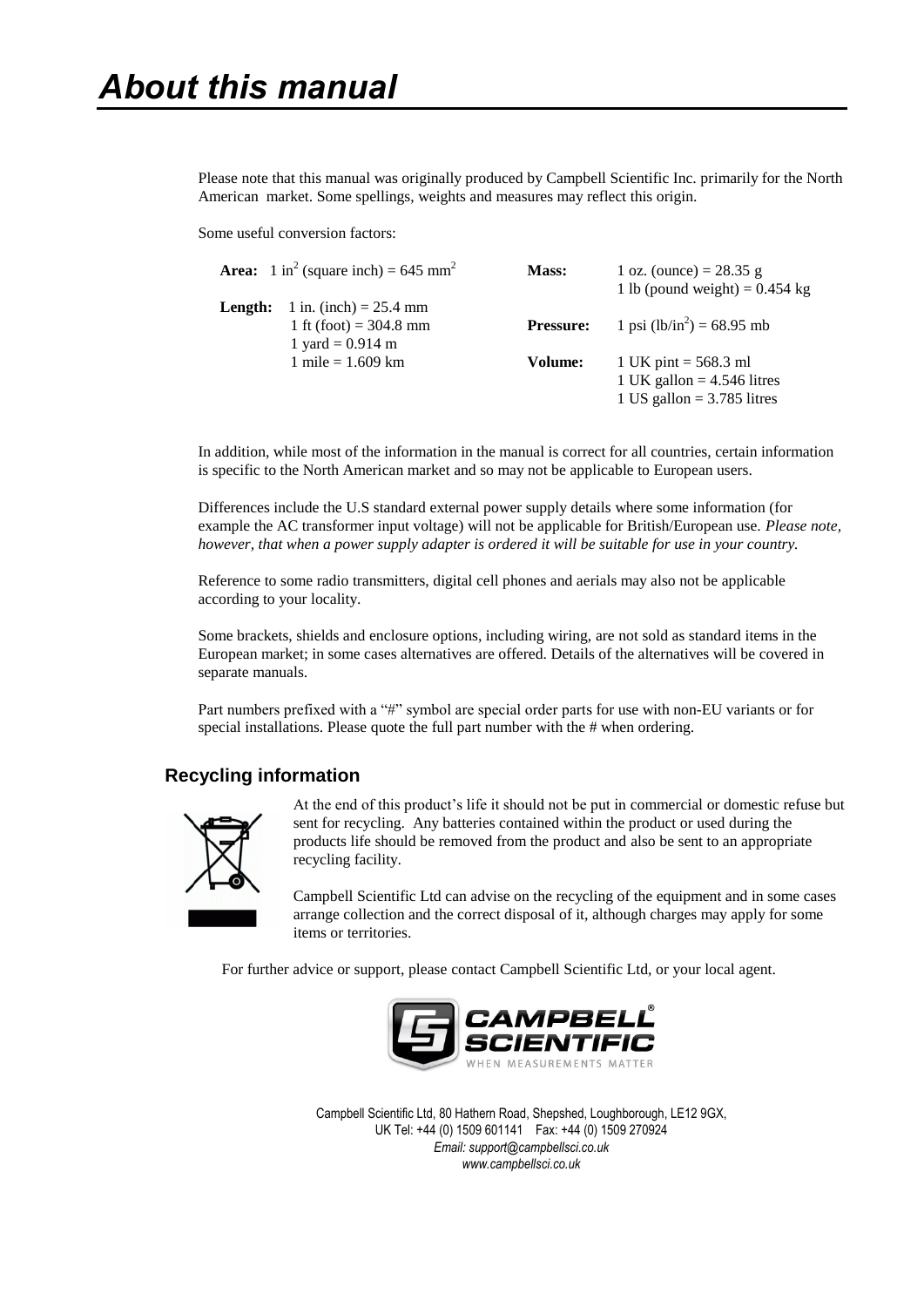# *Safety*

DANGER — MANY HAZARDS ARE ASSOCIATED WITH INSTALLING, USING, MAINTAINING, AND WORKING ON OR AROUND **TRIPODS, TOWERS, AND ANY ATTACHMENTS TO TRIPODS AND TOWERS SUCH AS SENSORS, CROSSARMS, ENCLOSURES, ANTENNAS, ETC**. FAILURE TO PROPERLY AND COMPLETELY ASSEMBLE, INSTALL, OPERATE, USE, AND MAINTAIN TRIPODS, TOWERS, AND ATTACHMENTS, AND FAILURE TO HEED WARNINGS, INCREASES THE RISK OF DEATH, ACCIDENT, SERIOUS INJURY, PROPERTY DAMAGE, AND PRODUCT FAILURE. TAKE ALL REASONABLE PRECAUTIONS TO AVOID THESE HAZARDS. CHECK WITH YOUR ORGANIZATION'S SAFETY COORDINATOR (OR POLICY) FOR PROCEDURES AND REQUIRED PROTECTIVE EQUIPMENT PRIOR TO PERFORMING ANY WORK.

Use tripods, towers, and attachments to tripods and towers only for purposes for which they are designed. Do not exceed design limits. Be familiar and comply with all instructions provided in product manuals. Manuals are available at www.campbellsci.eu or by telephoning +44(0) 1509 828 888 (UK). You are responsible for conformance with governing codes and regulations, including safety regulations, and the integrity and location of structures or land to which towers, tripods, and any attachments are attached. Installation sites should be evaluated and approved by a qualified engineer. If questions or concerns arise regarding installation, use, or maintenance of tripods, towers, attachments, or electrical connections, consult with a licensed and qualified engineer or electrician.

### **General**

- Prior to performing site or installation work, obtain required approvals and permits. Comply with all governing structure-height regulations, such as those of the FAA in the USA.
- Use only qualified personnel for installation, use, and maintenance of tripods and towers, and any attachments to tripods and towers. The use of licensed and qualified contractors is highly recommended.
- Read all applicable instructions carefully and understand procedures thoroughly before beginning work.
- Wear a **hardhat** and **eye protection**, and take **other appropriate safety precautions** while working on or around tripods and towers.
- **Do not climb** tripods or towers at any time, and prohibit climbing by other persons. Take reasonable precautions to secure tripod and tower sites from trespassers.
- Use only manufacturer recommended parts, materials, and tools.

### **Utility and Electrical**

- **You can be killed** or sustain serious bodily injury if the tripod, tower, or attachments you are installing, constructing, using, or maintaining, or a tool, stake, or anchor, come in **contact with overhead or underground utility lines**.
- Maintain a distance of at least one-and-one-half times structure height, or 20 feet, or the distance required by applicable law, **whichever is greater**, between overhead utility lines and the structure (tripod, tower, attachments, or tools).
- Prior to performing site or installation work, inform all utility companies and have all underground utilities marked.
- Comply with all electrical codes. Electrical equipment and related grounding devices should be installed by a licensed and qualified electrician.

### **Elevated Work and Weather**

- Exercise extreme caution when performing elevated work.
- Use appropriate equipment and safety practices.
- During installation and maintenance, keep tower and tripod sites clear of un-trained or non-essential personnel. Take precautions to prevent elevated tools and objects from dropping.
- Do not perform any work in inclement weather, including wind, rain, snow, lightning, etc.

### **Maintenance**

- Periodically (at least yearly) check for wear and damage, including corrosion, stress cracks, frayed cables, loose cable clamps, cable tightness, etc. and take necessary corrective actions.
- Periodically (at least yearly) check electrical ground connections.

#### WHILE EVERY ATTEMPT IS MADE TO EMBODY THE HIGHEST DEGREE OF SAFETY IN ALL CAMPBELL SCIENTIFIC PRODUCTS, THE CUSTOMER ASSUMES ALL RISK FROM ANY INJURY RESULTING FROM IMPROPER INSTALLATION, USE, OR MAINTENANCE OF TRIPODS, TOWERS, OR ATTACHMENTS TO TRIPODS AND TOWERS SUCH AS SENSORS, CROSSARMS, ENCLOSURES, ANTENNAS, ETC.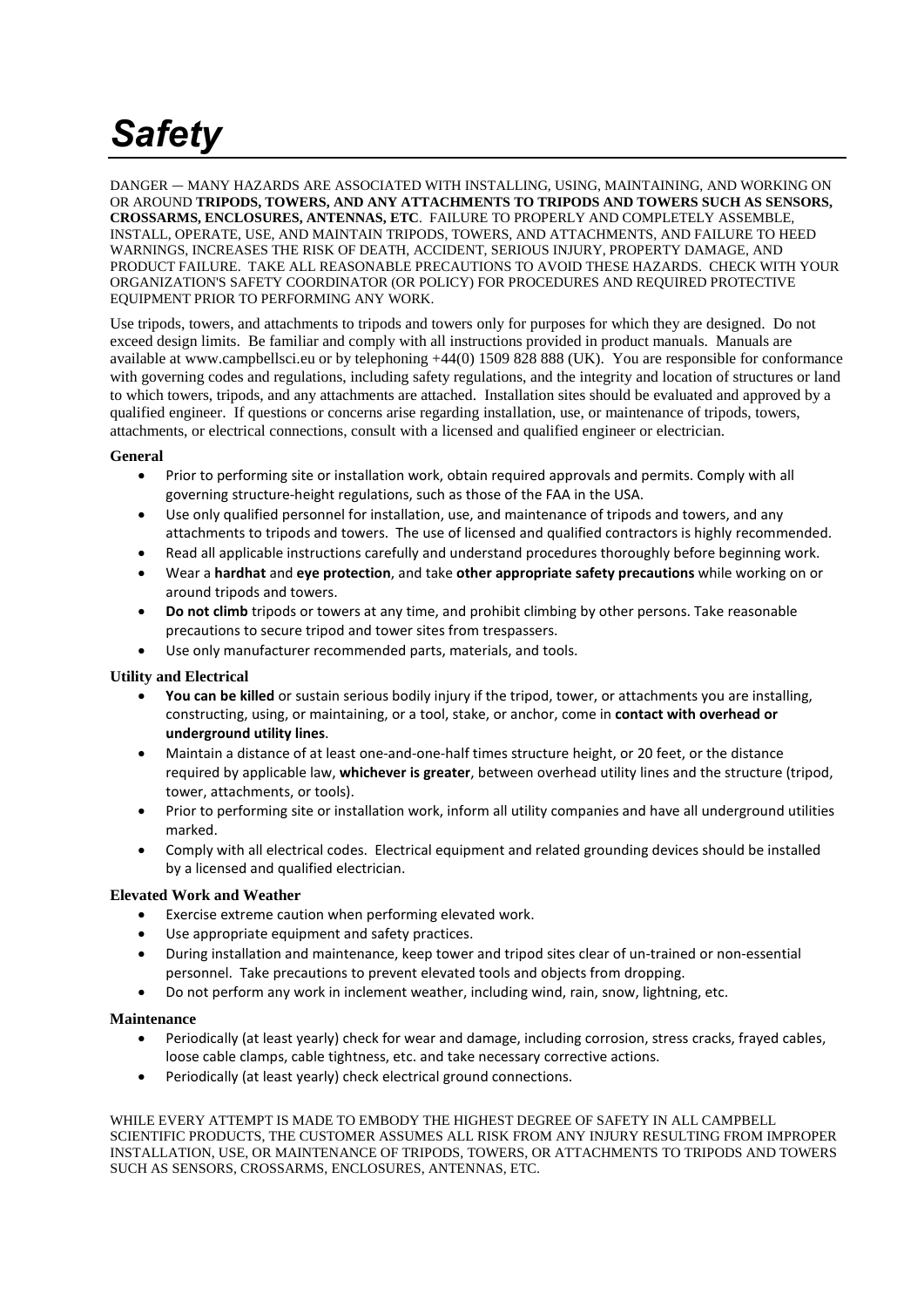# Table of contents

| 1. Introduction <b>contracts</b> and the contract of the contract of the contract of the contract of the contract of the contract of the contract of the contract of the contract of the contract of the contract of the contract o |                         |
|-------------------------------------------------------------------------------------------------------------------------------------------------------------------------------------------------------------------------------------|-------------------------|
|                                                                                                                                                                                                                                     |                         |
| 3. Initial inspection <b>Manufacture 1</b> 1                                                                                                                                                                                        |                         |
|                                                                                                                                                                                                                                     |                         |
| 5. Specifications 220 and 2010 10:00 10:00 10:00 10:00 10:00 10:00 10:00 10:00 10:00 10:00 10:00 10:00 10:00 1                                                                                                                      |                         |
|                                                                                                                                                                                                                                     | $\overline{\mathbf{3}}$ |
|                                                                                                                                                                                                                                     | 5                       |
|                                                                                                                                                                                                                                     |                         |
| 7.1.1 Register map 5                                                                                                                                                                                                                |                         |
|                                                                                                                                                                                                                                     | 6                       |
|                                                                                                                                                                                                                                     |                         |
|                                                                                                                                                                                                                                     |                         |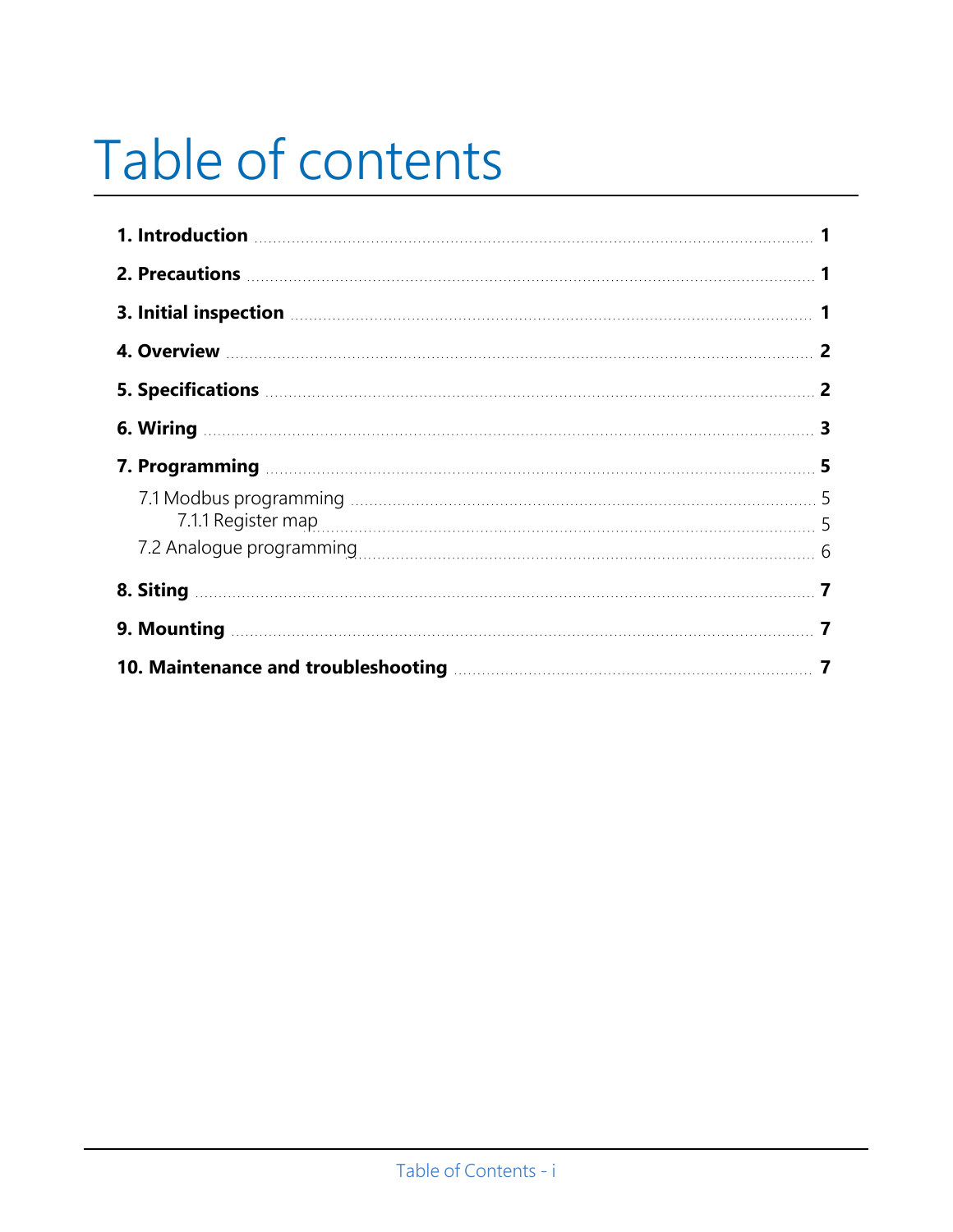# <span id="page-5-0"></span>1. Introduction

<span id="page-5-1"></span>The CS325DM, manufactured by Atonometrics as the RC18, is a silicon solar irradiation sensor commonly used as a reference cell in solar PV monitoring applications. The sensor element was designed to correspond to that of a photovoltaic (PV) module, including spectral selectivity and incident angle modifier. The data signals are Modbus RTU RS-485 or analogue.

# 2. Precautions

- READ AND UNDERSTAND the Safety section at the front of this manual.
- Do not remove the screws on the top cover of the CS325DM, as this may compromise the weather-proof seal.
- To minimize the potential for water entry to the sealed housing, mount the CS325DM with the cable facing down or to the side.
- When opening the shipping package, do not damage or cut the cable jacket. If damage to the cable is suspected, consult with a Campbell Scientific support engineer.
- <span id="page-5-2"></span>• Although rugged, the CS325DM should be handled as a precision scientific instrument.

# 3. Initial inspection

- Upon receipt of the CS325DM, inspect the packaging and contents for damage. File damage claims with the shipping company.
- The model number and cable length are printed on a label at the connection end of the cable. Check this information against the shipping documents to ensure the expected product and cable length were received.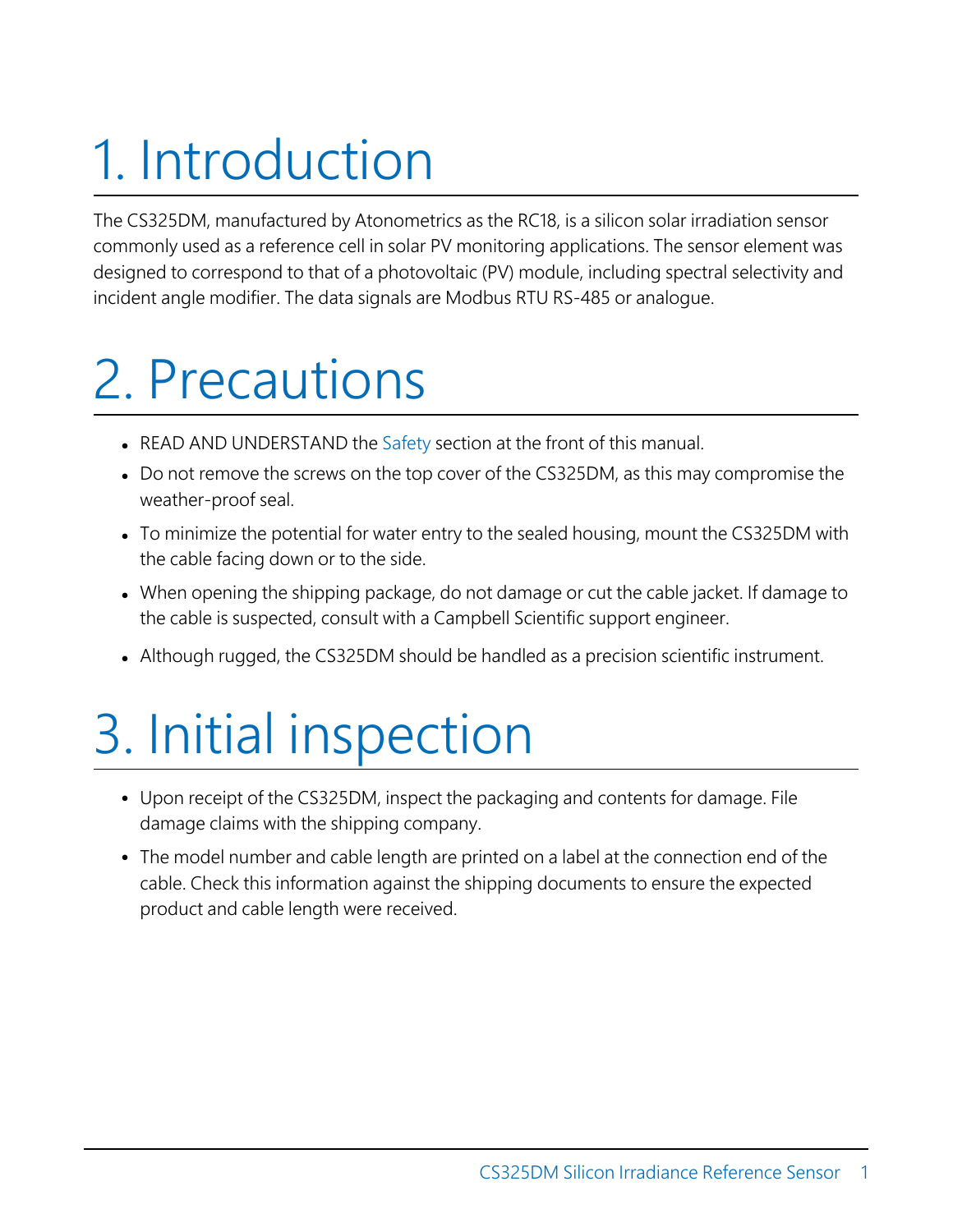# <span id="page-6-0"></span>4. Overview

The CS325DM is specifically designed for low-cost, high-accuracy solar irradiance measurements for outdoor monitoring of PV systems. It includes both user-configurable analogue outputs and digital communication via Modbus (RS-485). The CS325DM includes a microprocessor that stores the calibration data, eliminating the need to reprogram data loggers or SCADA systems when installing a new unit.

The CS325DM measures irradiance using a crystalline silicon PV cell. The PV cell short-circuit current is measured with a precision shunt resistor and PV cell temperature is measured with a back-of-cell resistance temperature device (RTD).

The IP67-rated cast aluminium enclosure provides for solid mounting and protection from the elements. The M12 circular connector allows easy installation and cable replacement.

# **Features**

- Rugged design with wide temperature operating range
- Analogue and/or digital outputs available
- <span id="page-6-1"></span>• Spectral selectivity and incident angle modifier correspond to crystalline PV module
- Built-in cell temperature measurement and signal compensation

# 5. Specifications

| Measurement range:                    | 0 to 1500 W/m <sup>2</sup>                                        |
|---------------------------------------|-------------------------------------------------------------------|
| Operating temperature:                | $-35$ to 80 °C                                                    |
| Input power:                          | 8 to 28 VDC                                                       |
| Photovoltaic cell:                    | Crystalline Si, 20 mm x 20 mm, $\sim$ 135 mA @ 1 sun              |
| Window:                               | Low-iron solar glass, or CdTe-matching filter                     |
| Cell temperature<br>measurement:      | $-40$ to $+100$ °C, Pt100 RTD                                     |
| Calibration data:                     | Internally calibrated; no calibration data to manage              |
| Enclosure material:                   | Powder-coated cast aluminium housing                              |
| <b>Enclosure outdoor rating: IP67</b> |                                                                   |
| Cable type:                           | Shielded, weather-resistant, UV-rated, 24 AWG/0.2 mm <sup>2</sup> |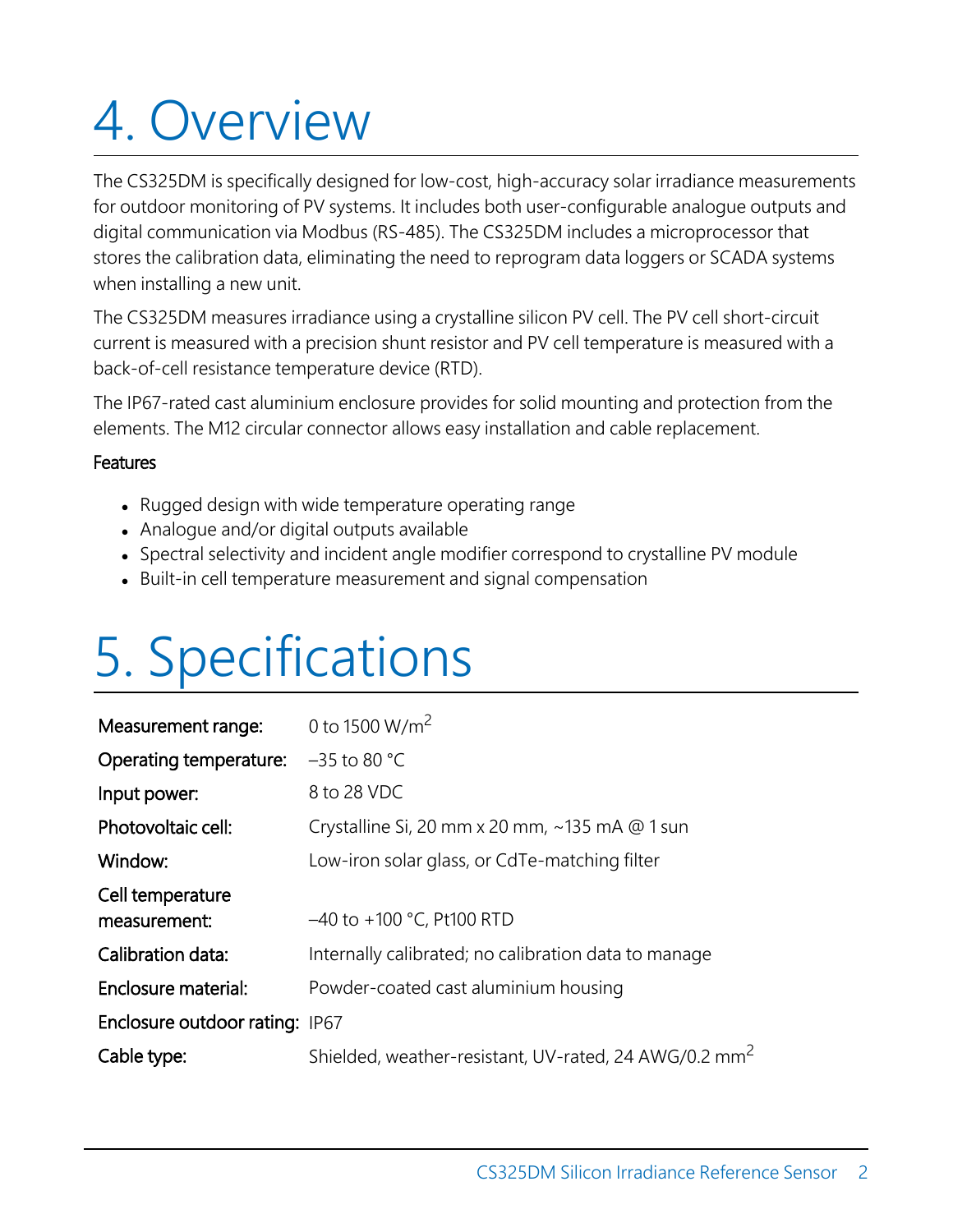| Cable connector:                           | M12 circular connector, IP67                                           |  |
|--------------------------------------------|------------------------------------------------------------------------|--|
| Response time:                             | 0.15s                                                                  |  |
| Electronics non-linearity:                 | $\pm 0.03\%$ of range                                                  |  |
| Repeatability:                             | $\pm 0.02\%$ of range                                                  |  |
| Temperature drift:                         | $\pm 0.4\%$ at 1000 W/m <sup>2</sup> (-35 to 80 °C)                    |  |
| <b>Resolution:</b>                         | 0.1 W/m <sup>2</sup>                                                   |  |
| Factory calibration<br>of electronics:     | $\pm$ 0.1% of reading $\pm$ 0.2% of range                              |  |
| Irradiance calibration:                    | ±1.2%, calibrated to NREL-traceable reference standard                 |  |
| <b>Overall measurement</b><br>uncertainty: | $\pm$ 2.0% @ 1500 W/m <sup>2</sup> , $\pm$ 2.9% @ 100 W/m <sup>2</sup> |  |
| Stability:                                 | 0.5% per year                                                          |  |
| Mounting:                                  | Four mounting holes with diameter 5.50 mm (0.217 in)                   |  |
| Dimensions:                                | $11.5 \times 6.5 \times 3.0$ cm $(4.5 \times 2.6 \times 1.2)$ in       |  |
| Weight:                                    | $0.3$ kg $(0.6$ lb)                                                    |  |
| Digital output                             |                                                                        |  |
| Communications<br>protocols:               | Modbus over RS-485, user-settable Modbus address                       |  |
| <b>Baud rate:</b>                          | Up to 57.6 kbps                                                        |  |
| Current consumption:                       | Typically 8 to 15 mA                                                   |  |
| Analogue output                            |                                                                        |  |
|                                            | Analogue output options: $0$ to 1.5 V; 0 to 10 V; 4 to 20 mA           |  |
| Output signals:                            | Irradiance, cell temperature, short-circuit current                    |  |
| Output impedance:                          | 2 kohm (0 to 1.5 V or 0 to 10 V mode)                                  |  |
| Internal voltage drop:                     | Allow 3.5 V minimum (4 to 20 mA mode)                                  |  |

# <span id="page-7-0"></span>6. Wiring

The CS325DM outputs either a Modbus RTU RS-485 or an analogue signal. [Table](#page-8-0) 6-1 (p. 4) provides the Modbus RS-485 wiring and [Table](#page-8-1) 6-2 (p. 4) provides analogue wiring. The RS-485 output can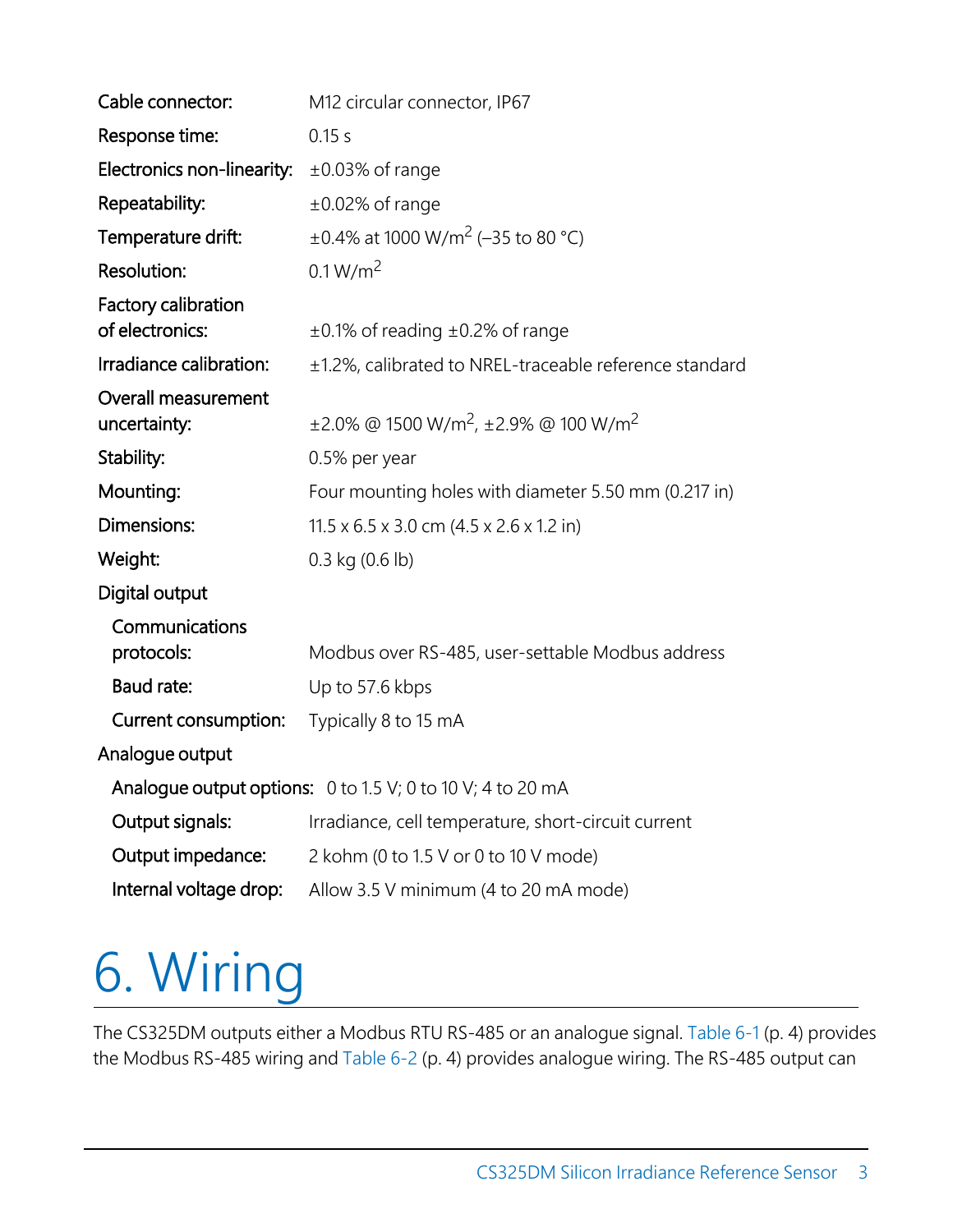be directly read by a MeteoPV, CR6, CR1000X, or Modbus RTU RS-485 network. Other Campbell Scientific data loggers can use an MD485 multidrop interface to read the RS-485 output. Refer to the MD485 manual for more information.

<span id="page-8-0"></span>

| Table 6-1: RS-485 pin-out, wire colour, function, and data logger connection |                |                         |                                     |
|------------------------------------------------------------------------------|----------------|-------------------------|-------------------------------------|
| Wire colour <sup>1</sup>                                                     | Pin-out        | <b>Function</b>         | Data logger <sup>2</sup> connection |
| Blue                                                                         | 8              | RS-485 A-               | $A$ -, $C$ (odd)                    |
| White/blue stripe                                                            | 7              | $RS-485B+$              | $B+$ , $C$ (even)                   |
| <b>Brown</b>                                                                 |                | 8 to 24 VDC             | 12V                                 |
| White/brown stripe                                                           | $\overline{2}$ | Power and signal ground | G                                   |
| Orange                                                                       | 3              | G                       | G                                   |
| Green                                                                        | $\overline{4}$ | G                       | G                                   |
| Clear                                                                        | N/A            | Shield                  | G                                   |
| 1The white/orange striped and white/green striped wires are not used.        |                |                         |                                     |
| <sup>2</sup> Assumes the sensor directly connects to the data logger.        |                |                         |                                     |

<span id="page-8-1"></span>

| Table 6-2: Analogue pin-out, wire colour, function, and data logger connection                                                      |                |                            |                                                                                                          |
|-------------------------------------------------------------------------------------------------------------------------------------|----------------|----------------------------|----------------------------------------------------------------------------------------------------------|
| Wire colour <sup>1</sup>                                                                                                            | Pin-out        | <b>Function</b>            | Data logger connection                                                                                   |
| White/orange<br>stripe                                                                                                              | 5              | Irradiance<br>input        | U configured for single-ended analogue input <sup>2</sup> ,<br>SE (single-ended, analogue-voltage input) |
| White/green<br>stripe                                                                                                               | 6              | Temperature<br>input       | U configured for single-ended analogue input <sup>2</sup> ,<br>SE (single-ended, analogue-voltage input) |
| <b>Brown</b>                                                                                                                        |                | 8 to 24 VDC                | 12V                                                                                                      |
| White/brown<br>stripe                                                                                                               | 2              | Power and<br>signal ground | G                                                                                                        |
| Orange                                                                                                                              | 3              | G                          | $\frac{1}{2}$ (analogue ground)                                                                          |
| Green                                                                                                                               | $\overline{4}$ | G                          | $\frac{1}{2}$ (analogue ground)                                                                          |
| Clear                                                                                                                               | N/A            | Shield                     | $\frac{1}{2}$ (analogue ground)                                                                          |
| 1The white/blue striped and blue wires are not used.<br>$2U$ terminals are automatically configured by the measurement instruction. |                |                            |                                                                                                          |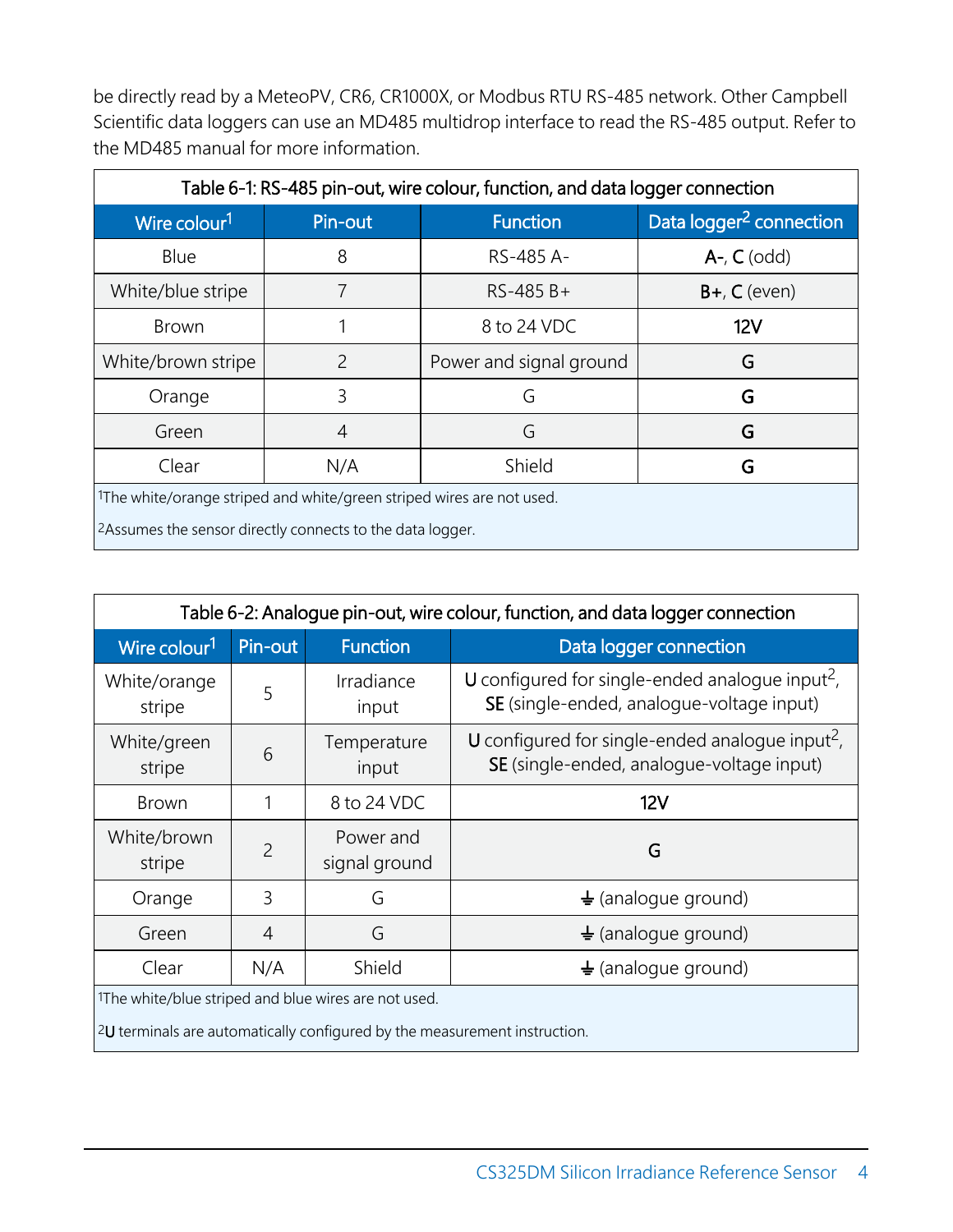# <span id="page-9-0"></span>7. Programming

Programming basics for CRBasic data loggers are provided in the following sections. Downloadable example programs are available at www.campbellsci.eu[/downloads/cs325dm](https://www.campbellsci.com/downloads/cs325dm-example-programs)[example-programs](https://www.campbellsci.com/downloads/cs325dm-example-programs)  $\overline{A}$ .

# <span id="page-9-1"></span>7.1 Modbus programming

The RS-485 output can be directly read by a MeteoPV, CR6-series, CR1000X-series, or Modbus RTU RS-485 network. Other Campbell Scientific data loggers can use an MD485 multidrop interface to read the RS-485 output. Refer to the MD485 manual for information about using the MD485. Refer to [www.campbellsci.](http://www.campbellsci.com/videos/meteopv)eu/videos/meteopy  $\blacktriangleright$  for information about using the MeteoPV.

A CR6 or CR1000X data logger programmed as a Modbus Master can retrieve the values stored in the Input Registers [\(Register](#page-9-2) map (p. 5)). To do this, the CRBasic program requires **SerialOpen()** followed by ModbusMaster(). The SerialOpen instruction has the following syntax:

SerialOpen (ComPort, Baud, Format, TXDelay, BufferSize, Mode)

The Format parameter is typically set to logic 1 low; even parity, one stop bit, 8 data bits. The Mode parameter should configure the ComPort as RS-485 half-duplex, transparent.

The ModbusMaster () instruction has the following syntax:

```
ModbusMaster (Result, ComPort, Baud, Addr, Function, Variable, Start, Length,
Tries, TimeOut, [ModbusOption])
```
The Addr parameter must match the sensor Modbus address. To collect all of the values, the Start parameter needs to be 1 and the Length parameter needs to correspond with the register count (see [Register map](#page-9-2) (p. 5)). ModbusOption is an optional parameter described in the *CRBasic Editor* Help.

# <span id="page-9-2"></span>7.1.1 Register map

[Table 7-1](#page-10-1) (p. 6) provides the register map for the most commonly used values. Calculated irradiance uses the following equation:

$$
Irradiance = \frac{I_{sc}}{I_{sc,0} \cdot \left(1 + \alpha \cdot (T - 25 \text{ °C})\right)} \cdot 1000 \text{ W/m}^2
$$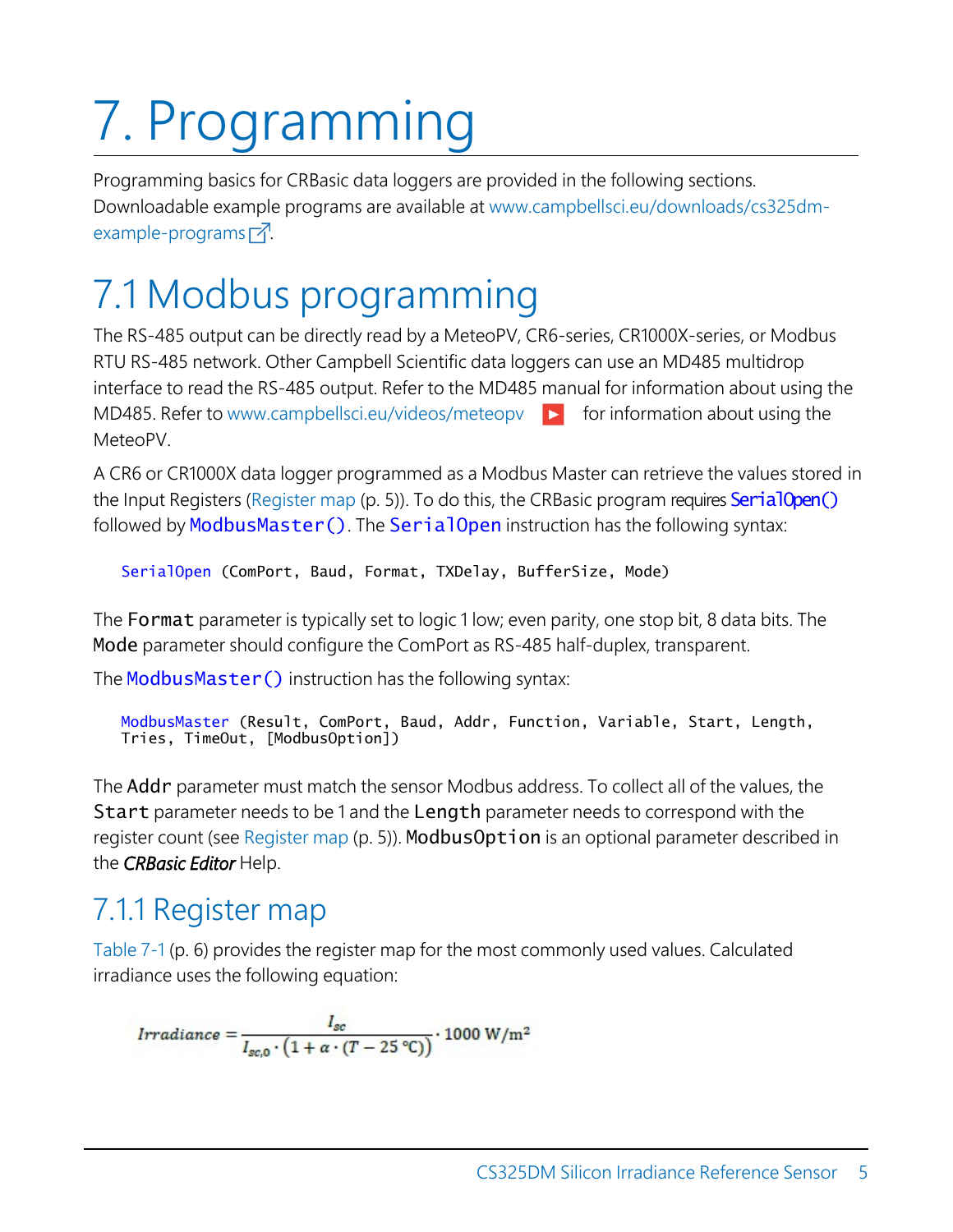<span id="page-10-1"></span>

| Table 7-1: RS-485 register map     |                   |                                           |                  |                                                                                                   |
|------------------------------------|-------------------|-------------------------------------------|------------------|---------------------------------------------------------------------------------------------------|
| <b>Starting register</b><br>number | Register<br>count | Data format                               | <b>Units</b>     | <b>Description</b>                                                                                |
| $\overline{2}$                     | $\overline{2}$    | Single-precision 32 bit<br>floating point | W/m <sup>2</sup> | Calculated irradiance                                                                             |
| $\overline{4}$                     | $\overline{2}$    | Single-precision 32 bit<br>floating point | $\overline{A}$   | Measured short-circuit<br>current $(l_{sc})$ of the PV cell,<br>without temperature<br>correction |
| 6                                  | $\overline{2}$    | Single-precision 32 bit<br>floating point | $\circ$ C        | Measured temperature<br>(T) of the PV cell                                                        |
| 105                                | $\overline{4}$    | Char $\times$ 2                           | n/a              | Serial number of the unit,<br>up to eight characters,<br>two characters per<br>register           |
| 121                                | 5                 | Signed 16 bit integer                     | n/a              | Part number of the unit,<br>up to 10 characters, two<br>characters per register                   |

# <span id="page-10-0"></span>7.2 Analogue programming

Two VoltSE() CRBasic instructions are required to measure the analogue output: one instruction for the irradiance measurement and the other instruction for the temperature measurement.

# CAUTION:

Nearby AC power lines, electric pumps, or motors can be a source of electrical noise. If the sensor or data logger is located in an electrically noisy environment, the measurement should be made with the 60 or 50 Hz rejection integration option.

If measurement time is not critical, the autorange option can be used in the  $Vol$  tsec.) instruction; the autorange adds a few milliseconds to the measurement time. Select the smallest input range that is greater than the maximum expected input voltage.

If electromagnetic radiation can be a problem, use an  $f_{N1}$  of 50 or 60 Hz. Select 60 Hz Noise Rejection for North America and areas using 60 Hz AC voltage. Select 50 Hz Noise Rejection for most of the Eastern Hemisphere and areas that operate at 50 Hz. The multiplier converts the millivolt reading to engineering units.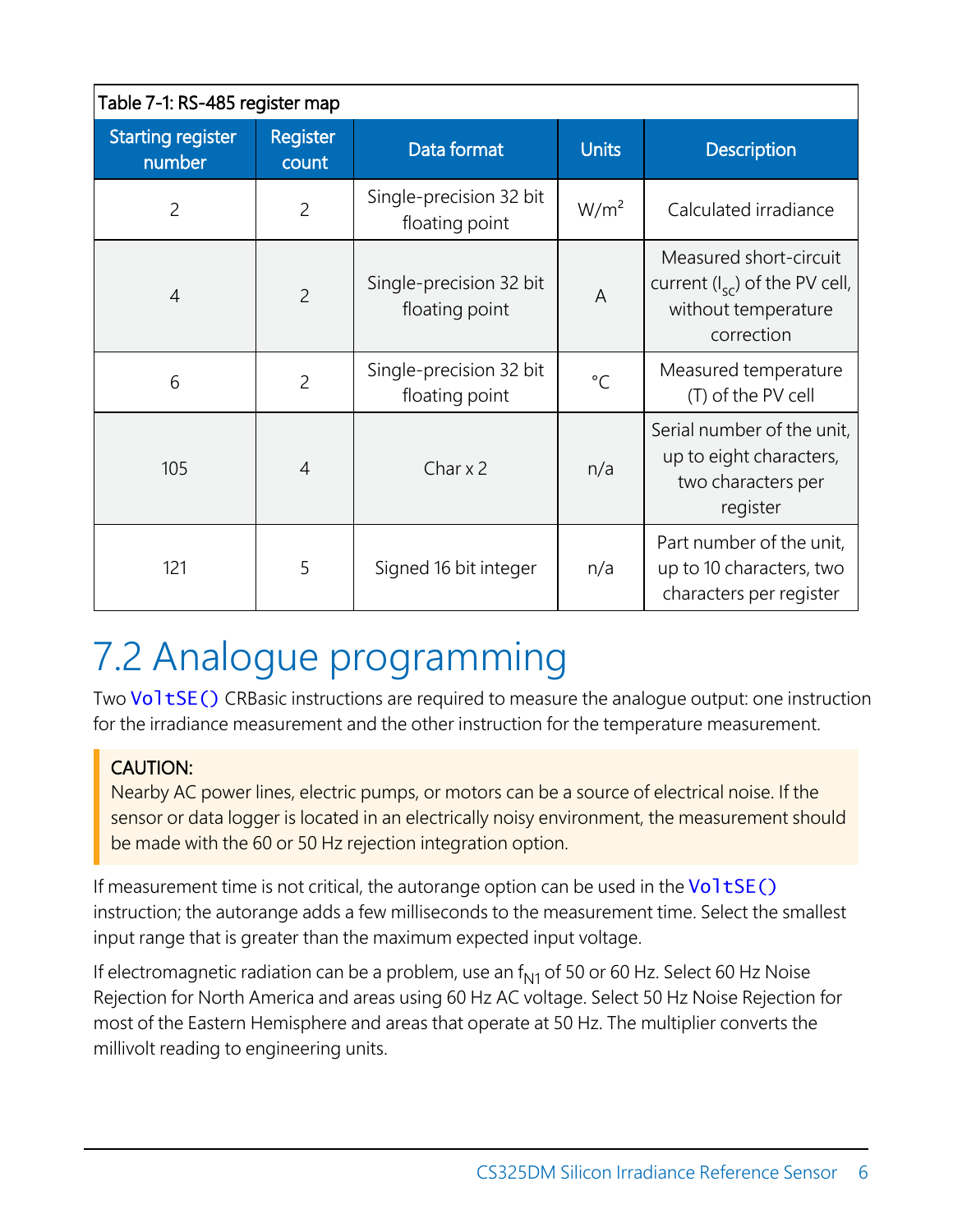# <span id="page-11-0"></span>8. Siting

<span id="page-11-1"></span>A CS325DM used for monitoring PV installations must be installed with the same alignment and inclination as the PV generator. The mounting location should be free of shading. To facilitate maintenance and cleaning, mount the CS325DM in an easily accessible location such as near windows or skylights.

# 9. Mounting

Use the CM261-LP to mount to a single axis tracker or the CM256-LP to mount the sensor at a fixed angle.

- 1. Place the sensor on the top plate.
- 2. Use the mounting screws shipped with the sensor to secure the sensor to the top plate.

3. Using a diopter in combination with a solar compass, install and orient the crossarm on the tripod or the mast.

- 4. Place the V-bracket or U-bolt on the crossarm and tighten the bolts or U-bolt nuts.
- 5. Use the bubble level and levelling bolts to level the sensor.
- 6. If using the CM256-LP, tilt to the correct azimuth and tighten bolts.

7. Verify mounting hardware is firmly tightened, and that the mounting bracket is horizontal or at the desired angle.

- 8. Route the sensor cable to the enclosure.
- <span id="page-11-2"></span>9. Secure the cable to the crossarm and tripod or tower mast.

# <sup>10</sup>. Maintenance and troubleshooting

The CS325DM should be recalibrated following industry standard best practices such as ASTM G167, ISO 9846, ASTM E824 or ASTM G207 by an accredited lab. The recommended recalibration interval is 2 years.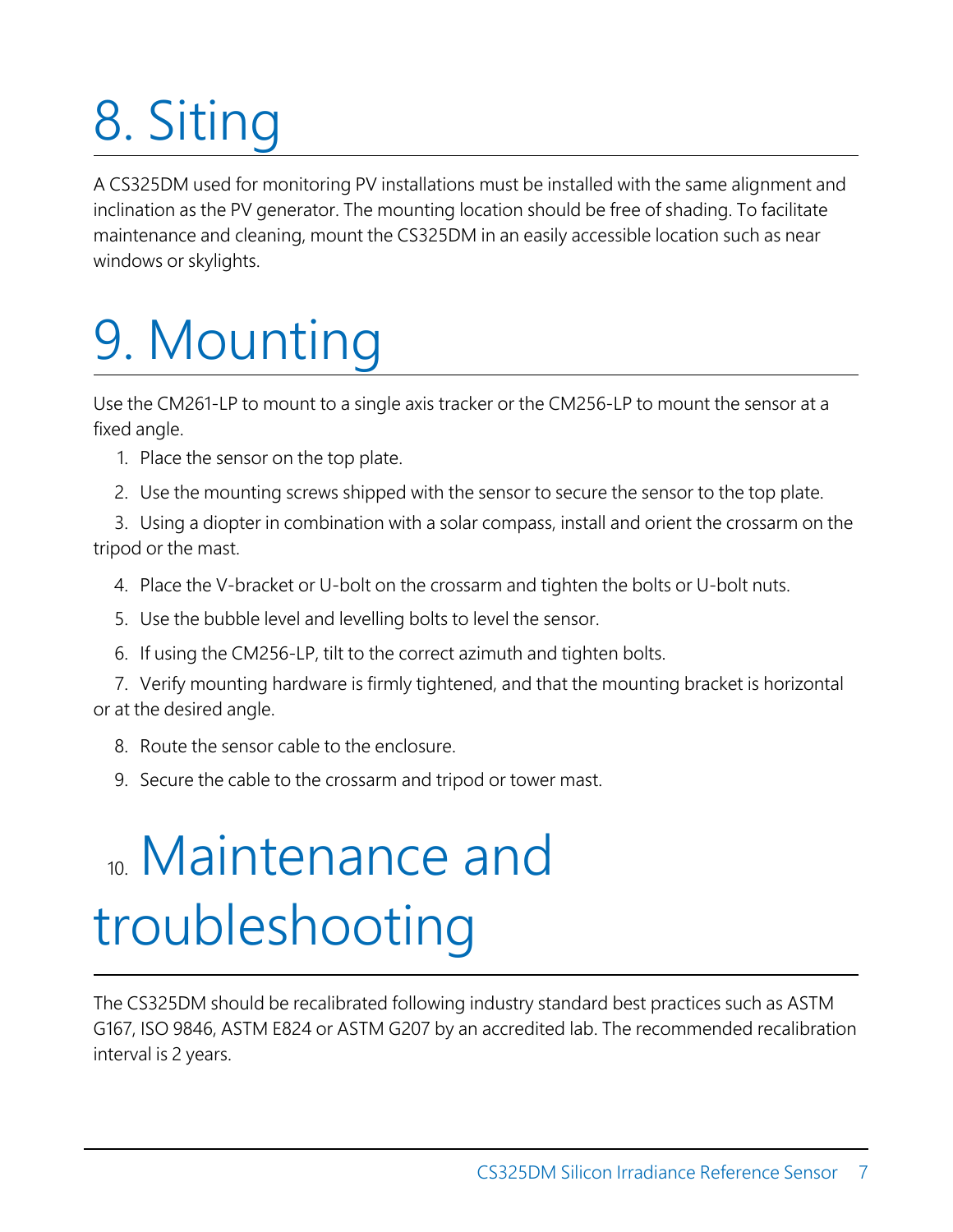The most common reason for communication failure for the CS325DM is because the sensor is not configured properly. Ensure that the sensor has a unique Modbus address and proper RS-485 settings.